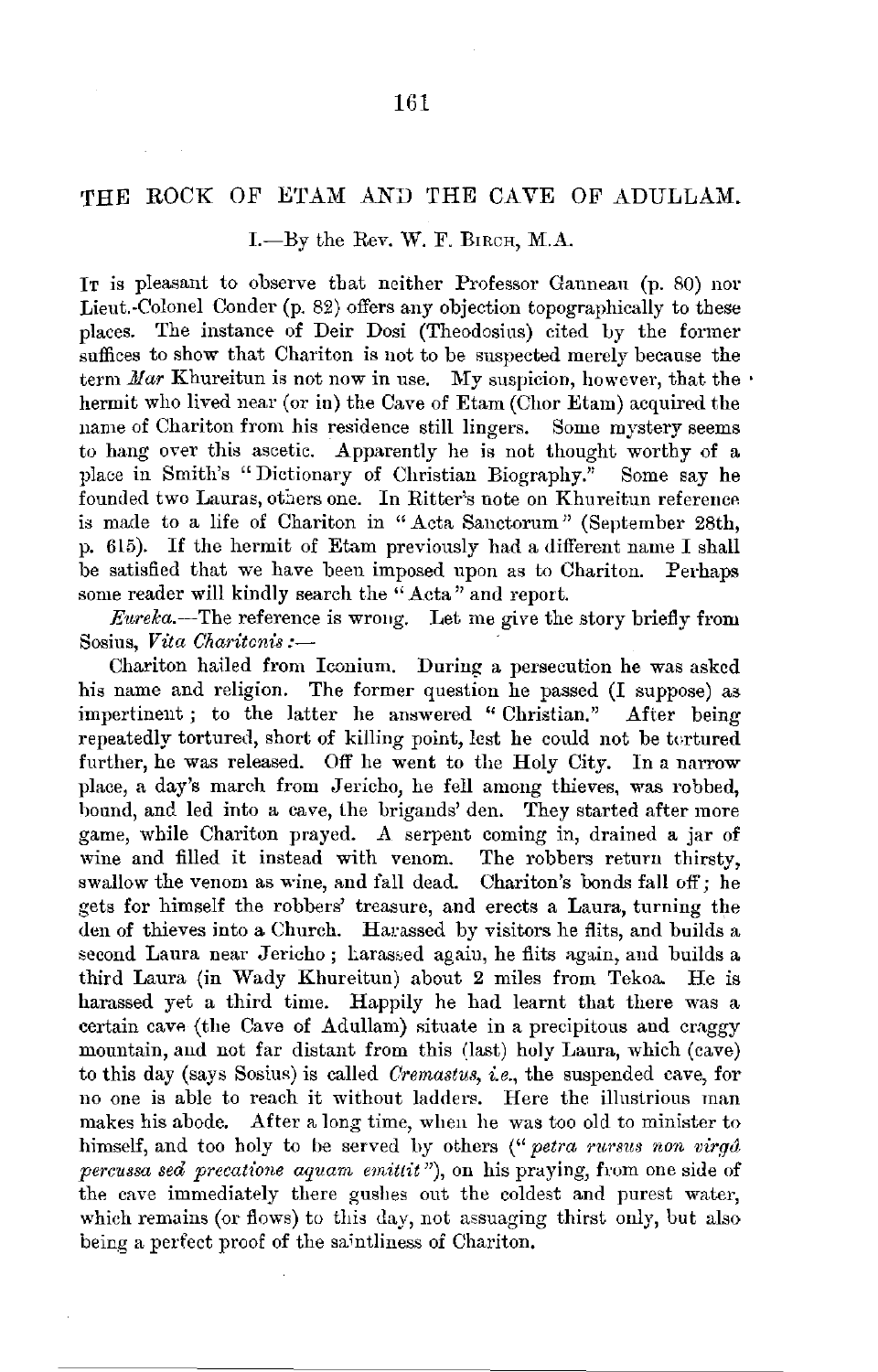## 162 THE ROCK OF ETAM AND THE CAVE OF ADULLAM.

Why the coyness of Chariton as to his name? I can see that the hermit who dwelt in the Cave of Etam (Chor Etam) might well be nicknamed after his abode; but until some explanation is offered, I fail to see (1) how, while *Aitân* may represent Etam (Names and Places in 0. Test.), neither *Eitâm*, nor *Aytân*, nor *Eitân* (as variously spelt) may represent Etam; and (2) why *Khur* (Arabic) cannot come from the Hebrew *Chor.* Ritter gives "Chareitun or *Khureitun.*" Let me hope that before long the Cave of Khureitun will once more be known as the Cave of Adullam, and the gorge as the Cleft of the Rock Etam.

## II.-By the Rev. J. E. HANAUER.

Having read, with great interest, the Rev. W. F. Birch's paper on the "Rock of Etam and the Cave of Adullam" in the *Quarterly Statement* for October, 1895, and also his series of articles on "Hiding Places in Canaan, the Rock of Rimmon," &c., &c., I would, in the following, briefly call his attention and that of such of your readers as may be interested in the subject, to the fact that there exists, not so far away from Samson's country as is the Wady Khureitun, but at the distance of little more than a mile or two from his birthplace, Zorah, and yet within the boundaries of the territory of the tribe of Judah, amongst the mighty crags overhanging the gorge of Wady Ismain on the north, a gigantic rock or **:i,So** *sel'a,* in which thel'e is a remarkable fortified cavern or natural stronghold, which (as is proved by the existence of a small building-perhaps once a chapel--in its mouth, mosaic pavements, cisterns, and the remains of a massive masonry frontage wall, which, iu the days when recluses and hermits swarmed in this country, screened and rendered it a veritable "Megaspilion" on a small scale), was at one time used, like the Cave at Khureitun, as a "lanra," or the headquarters of a community of ascetics.' In 1890 I had the honour of forwarding you, along with

1 Though I have, as yet, not succeeded in discovering any record referring to this laura, yet in its immediate surroundings there is a circumstance that indicates that, unlike the " anachoretes," who, choosing a hermit life in **the**  wilderness, professed to spend the whole of their time in meditation and prayer, whilst they lived upon the alms of the faithful and whatever else they could find, the inmates of the coonobium at 'Arak Ismain were not only "religious," but also "industrious." (Neander, "Kirchengeschichte," Band II, Abtheilung 2, pp. 356-360.) Clinging to the declivity of the 'Arak, below though far down beneath the great cave, is a grove of very ancient olive trees. That these were originally planted and tended by the monks is proved by the fact that the trees are still considered sacred. They now belong to the "wakf" of the Sheikh Ismain, whose shrine is in the valley. The fellahin in the neighbouring villages have a wholesome dread of incurring the saint's wrath by stealing either wood or olives from this interesting grove, which is sadly neglected. An Artûf peasant very gravely told me that some years ago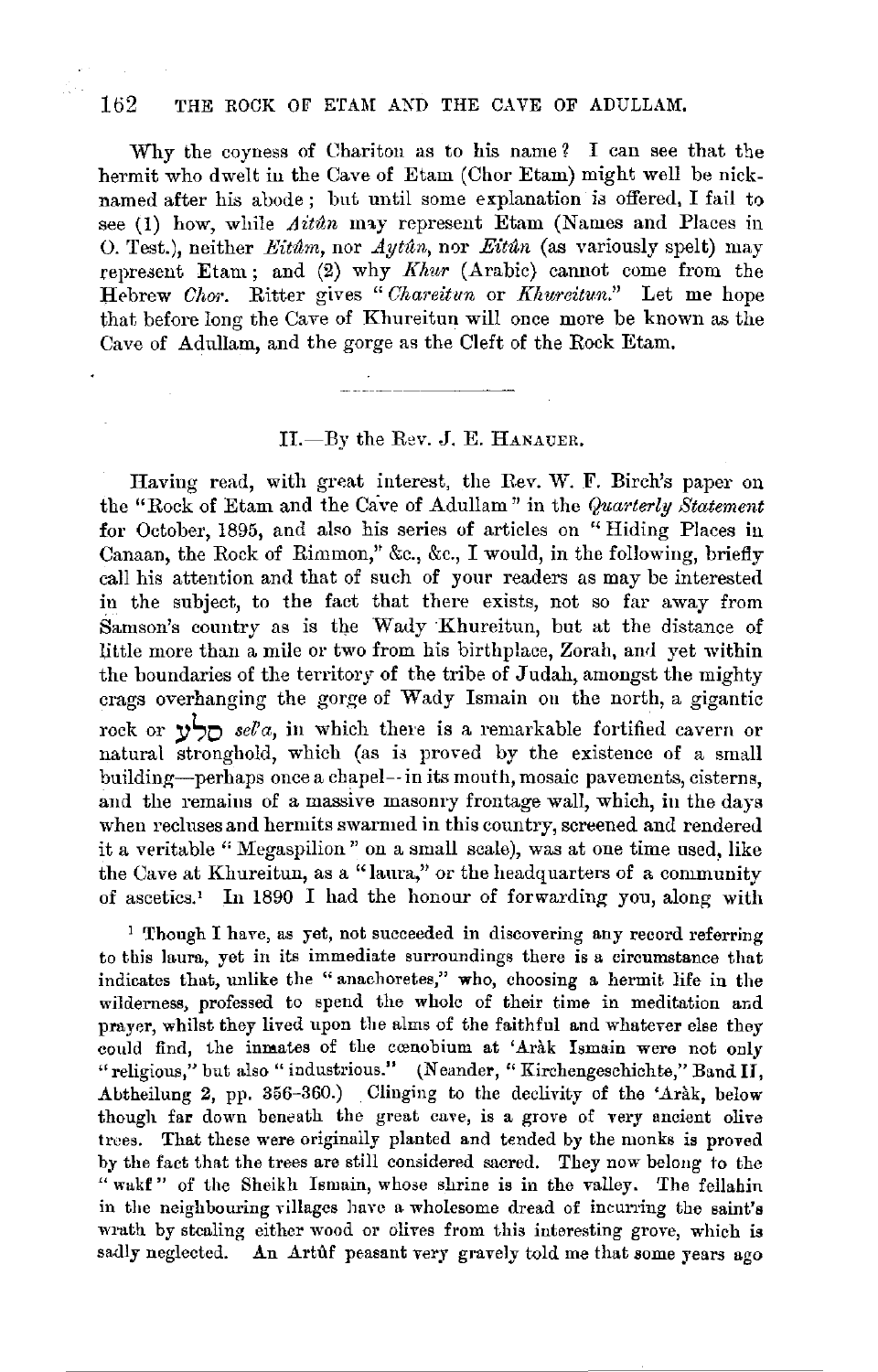other photographs, one of the small building above mentioned. As this gieat cavern lay just out of the way of ordinary visitors to Palestine, it  $s$ ucceeded in escaping the observation of explorers till, a good many years  $a \circ o$ . I called the special attention of Baurath von Schick to it. He had, ago. I called the special attention of Baurath von Schick to it. as he informed me, seen it from a distance, and as the night was drawing on, when in 1864 he accompanied the late Dr. Zimpel on a journey made through this part of the country with the object of surveying the most practicable route for the then projected railway. It was not, however, till I had described the place *in detail* to him, and told him my reasons for believing it to be the rock Etam of Judges xv, 8-11, that he was induced to allow me the honour of guiding him to a spot from which he could get a near view of the great cave, though his age prevented him from hazarding a descent to it. This was on the 23rd er 24th of October, 1885, when he also examined the Zorah altar, a columbariurn, and some other curious old remains which I had the pleasure of pointing out to him. *(See* "Khurbet 'Orma," *Quarterly Statement*, January, 1886, pp. 24-26.) In the "Zeitschrift" of the German "Palestina Verein" for 18S7, and also in "Neueste Nachrichten aus dem Morgenlande," he describes all these things, as well as others, and also endorses my opinion. above-mentioned, about the 'Arak Ismain, and which I first ventured to broach in my paper dated November 3rd, 1885. *(Quarterly Staternent,*  1886, p. 25, lines 17-20.) The 'Arak and its cave form a fastness that completely and remarkably satisfies, and *better than does that at Khureitun*, all the requirements of the Bible story. The cave is approached by descending through a crack or fissure in the very edge of the cliffs overhanging the chasm of \Vady Ismain. The crack is scarcely wide enough to allow one person to squeeze through at a time. It leads down to the topmost of a long series of rudimentary steps, or small artiticial foot-ledges, cut in the face of the cliff, and descending to a narrow rock terrace running along the front of the cave, and between it and the fragments of massive wall above described. On this ledge or platform, which resembles that at Khureitun, there also lie huge blocks of stone as large as those Mr. Birch describes. Blue rock pigeons have their nests in the ancient cisterns partly hewn into and partly solidly built against the precipice rising from the back of the ledge. The largest cistern has a fair-sized wild fig tree growing from its bottom, whilst bushes of terebinth, caper, carob, and rue spring from chinks in the rocky wall rising above it. Upon the platform, and also inside the smoke-blackened cave itself, which I have frequently visited, I have often picked up feathers of vultures and other large and fierce birds whose eyries are in the crevices and cracks of the rocks overhanging

a man who had dared to steal wood from here, was, a short time afterwards. found dead, togethel' with his camel, in an empty ~ *mafkameh* or charcoal-burner's cave, into which he had retreated for shelter during a storm. lt was, of course, the "wcly" that drove him to his destruction, and thus punished the sacrilege of which ho had been guilty.